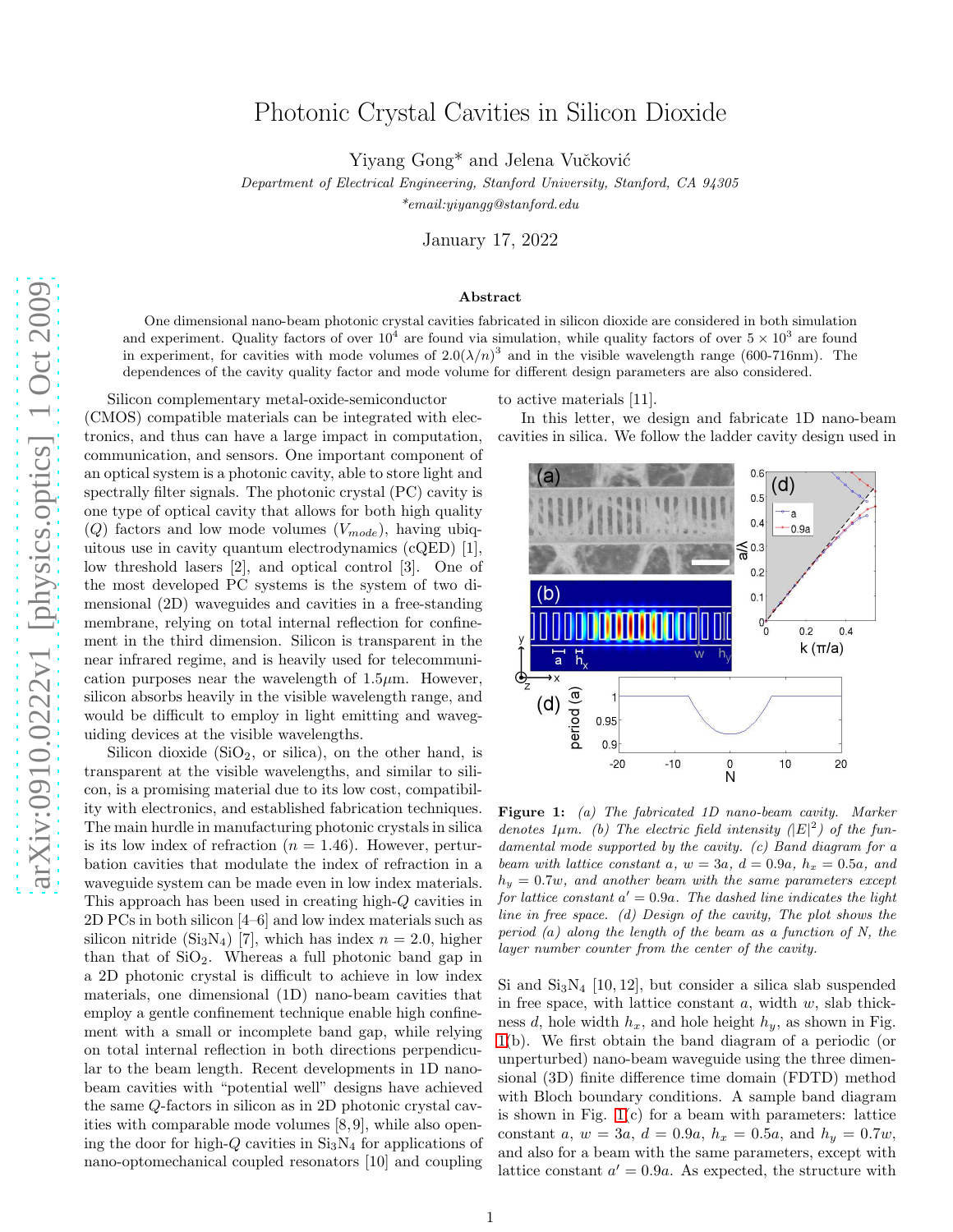the smaller lattice constant has slightly higher band frequencies, as this structure supports modes that have higher overlap with air. Because the lowest band edge mode of the structure with lattice constant  $a'$  (mode at the  $\pi/a'$  point) lies in the band gap of the structure with lattice constant a, it can serve as the defect mode in a beam with lattice constant a, which acts as the photonic crystal mirror.



<span id="page-1-0"></span>Figure 2: (a) The direction specific Q-factors of the nano-beam cavity as a function of the number of photonic crystal mirror lay-ers surrounding the cavity. With respect to Fig. [1\(](#page-0-0)b),  $Q_{\perp}$  corresponds to radiation leaked in the z direction,  $Q_{||}$  corresponds to radiation leaked in the y direction, and  $Q_{PC}$  corresponds to radiation leaked in the x direction.  $Q_{tot}$  is the parallel sum of  $Q_{\perp}$ ,  $Q_{\parallel}$ , and  $Q_{PC}$ . (b) The Q-factors and (c) the mode volumes of cavities with the same air hole design, but different beam widths and thicknesses. The reference dot sizes are for  $Q = 2.0 \times 10^4$ and  $V_{mode} = 2.0(\lambda/n)^3$  in (b) and (c), respectively.

Next, we use the perturbation design suggested by previous references and introduce a parabolic relationship between the lattice constant and the x-coordinate, thus forming an optical potential well [13]. In particular, we choose a minimum effective lattice constant of 0.92a at the center of the potential well, and the remainder of the lattice constants as shown in Fig. [1\(](#page-0-0)d). The perturbations of lattice constants span 7 periods away from the center of the cavity. We simulate the full cavity structure again using the FDTD method, and obtain the fundamental TE-like mode with frequency  $a/\lambda = 0.454, Q = 1.6 \times 10^4, V_{mode} = 2.0(\lambda/n)^3,$ and electric field intensity  $(|E|^2)$  shown in Fig. [1\(](#page-0-0)b). This represents a more than one order of magnitude increase in Q-factor and a 7 fold reduction in mode volume compared to a  $5\mu$ m diameter silica microdisk cavity with the same silica thickness.

We also simulate the effect of the number of photonic crystal mirror layers on the cavity Q. In particular, we define the quality factor in the direction  $\hat{i}$  as  $Q_i = \omega U/P_i$ ,

where  $\omega$  is the frequency of the mode, U is the total energy of the mode, and  $P_i$  is the power radiated in the  $\hat{i}$  direction. We separate  $Q_{tot} = 1/(1/Q_{\perp} + 1/Q_{\parallel} + 1/Q_{PC})$ , where  $Q_{\perp}$ corresponds to radiation leaked in the z direction in Fig.  $1(b)$  $1(b)$ ,  $Q_{\parallel}$  corresponds to radiation leaked in the y direction, and  $Q_{PC}$  corresponds to radation leaked in the x direction through the photonic crystal mirrors on the silica beam, and plot the results in Fig.  $2(a)$ . We see that the gentle confinement method enables high reflectivity mirrors even in silica, as  $Q_{PC}$  continuously increases with the addition of more PC mirror layers. In the case of a 1D nano-beam, Q is limited by loss in the directions where the mode is confined by total internal reflection, namely  $Q_{\perp}$  and  $Q_{\parallel}$ . As seen in Fig. [2\(](#page-1-0)a), the limiting factor in  $Q_{tot}$  is  $Q_{\perp}$  in this case. Thus,  $Q_{tot}$  could be increased by improving the design of the periods that correspond to the photonic crystal cavity, possibly by parameter search, genetic algorithms [14], or inverse designs [15].



<span id="page-1-1"></span>**Figure 3:** (a) The cavities spectra measured in reflectivity from structures with different lattice constants are normalized and shown together, with fits to Lorentizian lineshapes plotted on top of the data points. The cavity spectra are shown from left to right with increasing a. (b) The Qs of the cavities shown in part  $(a)$  plotted against the wavelengths of the cavities.  $(c)$  The angle dependence of the reflectivity amplitude. The horizontal axis corresponds to the half-waveplate angle, which is placed in front of the objective lens that is in front of the chip (and thus placed in both the incident and collection paths). The fit to the reflectivity amplitude shows a period very close to  $\pi/4$ , indicating a linearly polarized cavity mode.

Furthermore, we simulate the cavity with the same pattern of holes in the x-direction, while changing the beam width w and thickness d, keeping  $h_x = 0.5a$  and  $h_y = 0.7w$ . The resulting limiting Q (the parallel sum of  $Q_{\perp}$  and  $Q_{\parallel}$ ) and  $V_{mode}$  are shown in Fig. [2\(](#page-1-0)b) and (c), respectively. We see that the both the  $Q$ -factor and  $V_{mode}$  increase with the slab width and thickness, which is expected as larger cavities have higher confinement but higher mode volumes. In order to employ this cavity in cQED applications, we need to maximize the  $Q/V_{mode}$  ratio. Such a maximum is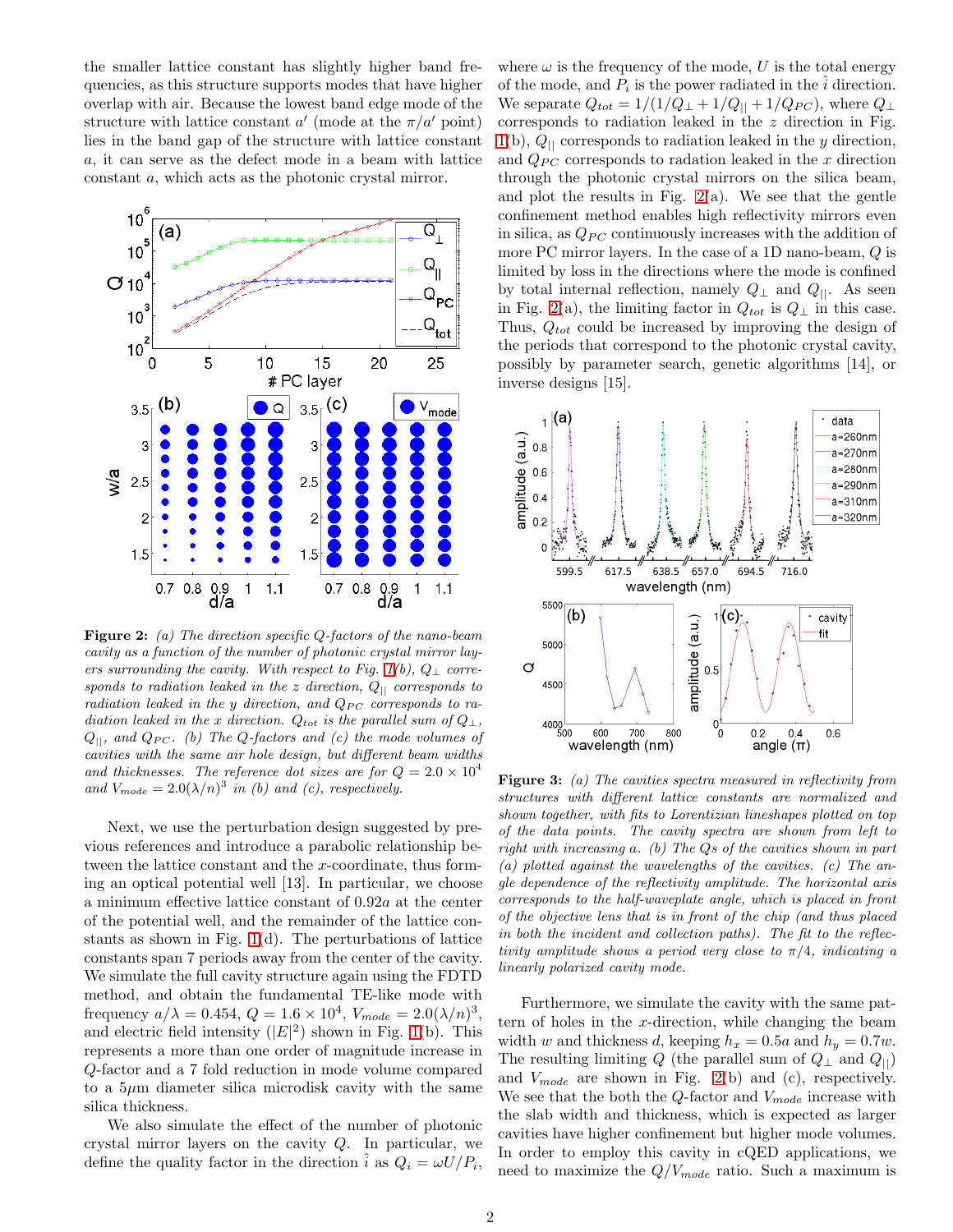achieved with  $w = 2.6a$  and  $d = 1.1a$ , with  $Q = 2.0 \times 10^4$ and  $V_{mode} = 1.8(\lambda/n)^3$ .

We next fabricate the cavity with the same dimensions as above. We start by oxidizing a silicon wafer, forming a  $270 \text{nm}$  layer of  $SiO<sub>2</sub>$  on top of silicon. Next, e-beam lithography is performed with a 250nm layer of ZEP-520A as the resist. After development of the resist, the pattern is transferred to the oxide layer with a  $CHF<sub>3</sub>:O<sub>2</sub>$  chemistry dry etch. Finally, the beam is undercut with a  $XeF<sub>2</sub>$  etcher, removing approximately  $4\mu$ m of silicon under the oxide layer. The final fabricated structure is shown in Fig. [1\(](#page-0-0)a). We vary the lattice constant a in fabrication to create cavities with a variety of wavelengths.

We characterize the cavities using the cross-polarized reflectivity measurement technique [16, 17]. In summary, white light linearly polarized  $45^{\circ}$  from the cavity polarization is directed at the cavity through an objective lens from above (z direction), and emission in the polarization orthogonal to the excitation (135◦ ) is collected also from above and detected by a spectrometer. The fundamental mode of the cavity is linearly polarized in the direction perpendicular to the beam length  $(y$ -polarized in Fig  $1(b)$ , much like the fundamental TE mode of a rectangular slab waveguide. We observe cavities of different resonant wavelengths that span 600-716nm in the visible wavelength range for different lattice constants, as shown in Fig.  $3(a)$ . The cavities are shown from left to right with increasing a. The measured cavity wavelengths and Qs of the cavities are plotted in Fig. [3\(](#page-1-1)b). We also observe a slight decrease in  $Q$  with increasing a, which is expected from the FDTD simulated trend of decreasing Q with decreasing  $d/a$ . By placing a half-waveplate in the incident/collection path, we confirm that the observed cavity mode is linearly polarized, as the angle dependent reflectivity amplitude has a period of  $\pi/4$ with respect to the half-waveplate angle (Fig.  $3(c)$ ).

In conclusion, we have demonstrated a photonic crystal cavity in silica with theoretical  $Q$ -factors above  $10^4$ , and experimental Q-factors above  $5 \times 10^3$ , while maintaining low mode volumes of  $2.0(\lambda/n)^3$ . Such a system could be enhanced by improving the cavity design for higher Q-factors through manipulation of the cavity hole placement. In addition, the coupling of emitters to this low index system could be explored. Finally, the silica cavity could be employed to couple optical fields and mechanical oscillations.

The authors would like to acknowledge the MARCO Interconnect Focus Center, the Toshiba corporation, and the NSF graduate research fellowship for funding. The authors also acknowledge Maria Makarova for supplying the wafer and Jim Kruger for discussions on fabrication. Fabrication was done at Stanford Nanofabrication Facilities.

## References

[1] D. Englund, D. Fattal, E. Waks, G. Solomon, B. Zhang, T. Nakaoka, Y. Arakawa, Y. Yamamoto, and J. Vučković, "Controlling the Spontaneous Emission Rate of Single Quantum Dots in a 2D Photonic Crystal," Phys. Rev. Lett. 95, 013904 (2005).

- [2] H. Altug, D. Englund, and J. Vučković, "Ultra-fast Photonic Crystal Nanolasers," Nature Physics, 2, 484 (2006).
- [3] I. Fushman, E. Waks, D. Englund, N. Stoltz, P. Petroff, and J. Vučković, "Ultra Fast Nonlinear Optical Tuning of Photonic Crystal Cavities," Appl. Phys. Lett. 90, 091118 (2007).
- [4] M. Notomi, T. Tanabe, A. Shinya, E. Kuramochi, H. Taniyama, S. Mitsugi, and M. Morita, "Nonlinear and adiabatic control of high-Q photonic crystal nanocavities," Opt. Expr. 15, 17458 (2007).
- [5] B-S. Song, S. Noda, T. Asano, and Y. Akahane, "Ultra-high-Q photonic doubleheterostructure nanocavity," Nat. Mater. 4, 207 (2005).
- [6] Y. Takahashi, H. Hagino, Y. Tanaka, B-S. Song, T. Asano, and S. Noda, "High-Q nanocavity with a 2-ns photon lifetime," Opt. Express 15, 17206 (2007).
- [7] M. Barth, N. Nsse, J. Stingl, B. Lchel, and O. Benson, "Emission properties of high-Q silicon nitride photonic crystal heterostructure cavities," Appl. Phys. Lett. 93, 021112 (2008).
- [8] J. S. Foresi, P. R. Villeneuve, J. Ferrera, E. R. Thoen, G. Steinmeyer, S. Fan, J. D. Joannopoulos, L. C. Kimerling, H. I. Smith, and E. P. Ippen, "Photonic-bandgap microcavities in optical waveguides, " Nature 390, 143 (1997).
- [9] P. B. Deotare, M. W. McCutcheon, I. W. Frank, M. Khan, and M. Lončar, "High Quality factor photonic crystal nanobeam cavities," Appl. Phys. Lett., 94, 121106 (2009).
- [10] M. Eichenfield, R. Camacho, J. Chan, K. J. Vahala, and O. Painter, "A picogramand nanometre-scale photonic-crystal optomechanical cavity," Nature, 459, 550 (2009).
- [11] M. W. McCutcheon and M. Lončar, "Design of an ultrahigh Quality factor silicon nitride photonic crystal nanocavity for coupling to diamond nanocrystals," Optics Express, 16, 19136 (2008).
- [12] M. Notomi, E. Kuramochi, and H. Taniyama, "Ultrahigh-Q Nanocavity with 1D Photonic Gap," Opt. Expr. 16, 11095 (2008).
- [13] J. Chan, M. Eichenfield, R. Camacho, and O. Painter, "Optical and mechanical design of a 'zipper' photonic crystal optomechanical cavity," Opt. Expr. 17, 3802 (2009).